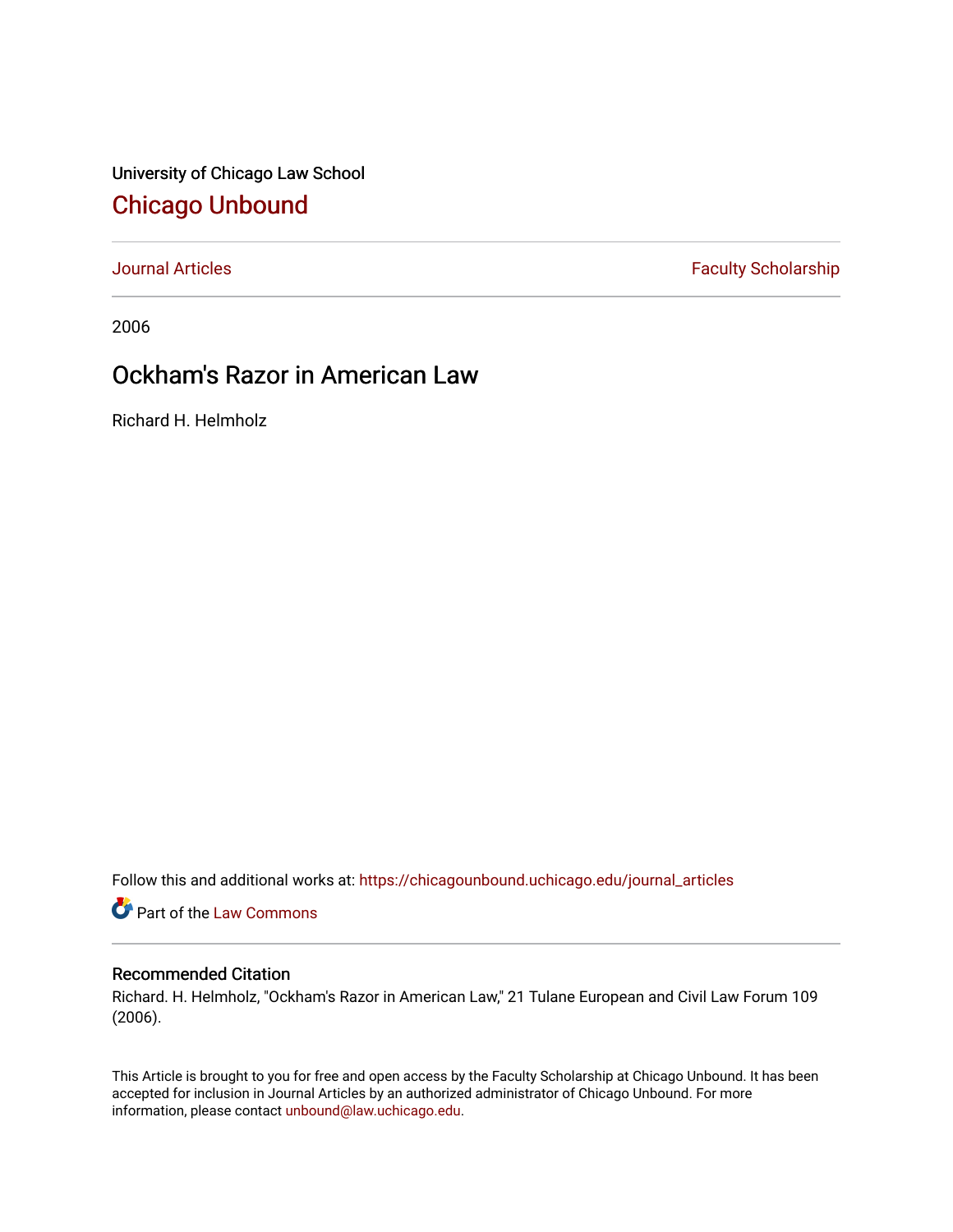# **Ockham's Razor in American Law**

## R.H. Helmholz'

|  | IV. JUDICIAL ATTITUDES TOWARDS OCKHAM'S RAZOR 115 |  |
|--|---------------------------------------------------|--|
|  |                                                   |  |
|  |                                                   |  |
|  |                                                   |  |
|  |                                                   |  |
|  |                                                   |  |
|  |                                                   |  |
|  |                                                   |  |

Over the years, Shael Herman and I have shared common and miscellaneous interests. We have discussed them in conversations I recall with unalloyed pleasure. Among other things, ancient legal principles and maxims, particularly those with a comparative dimension, have attracted his attention and mine,<sup>1</sup> and when I received a kind invitation to contribute to a Festschrift in his honor, I thought it might provide a good occasion for having a look at what legal use had been made of an old saw about which I had wondered: Ockham's razor.' An investigation might prove interesting. Who knew? It might even lead somewhere. Although I could not remember that it had occupied any place in my own legal education,<sup>3</sup> perhaps there was something to be learned from examining its status in modem American case law. Having made the examination, I am bound to confess that nothing of earthshaking significance turned up, but what I found proved interesting to

109

<sup>\*</sup> Ruth Wyatt Rosenson Distinguished Service Professor of Law, University of Chicago. *1. See, e.g.,* Shael Herman, *Pacta sunt servanda et contrarntes commerciales:* L'exécution des promesses en droit espagnol et en droit américain, in DE Tous HORIZONS. **MÉLANGES XAVIER BLANC-JOUVAN 521 (Société de législation comparée 2005).** 

<sup>2.</sup> The initial impetus for wonderment was a suggestion from a learned uncle of mine, Howard Burchell, M.D., who told me that Ockham's razor was often applied in medical diagnoses, but he added quickly that he had the impression that it was often misapplied. He suggested it as a suitable subject for legal investigation, and **I** am grateful to him for this suggestion.

**<sup>3.</sup>** Others apparently have had different experiences; see, e.g., H. Bartholomew Cox, *n Memoriam: Arthur Selwyn Miller,* **57 GEO. WASH.** L. **REV.** 1445, **1450-51 (1989).**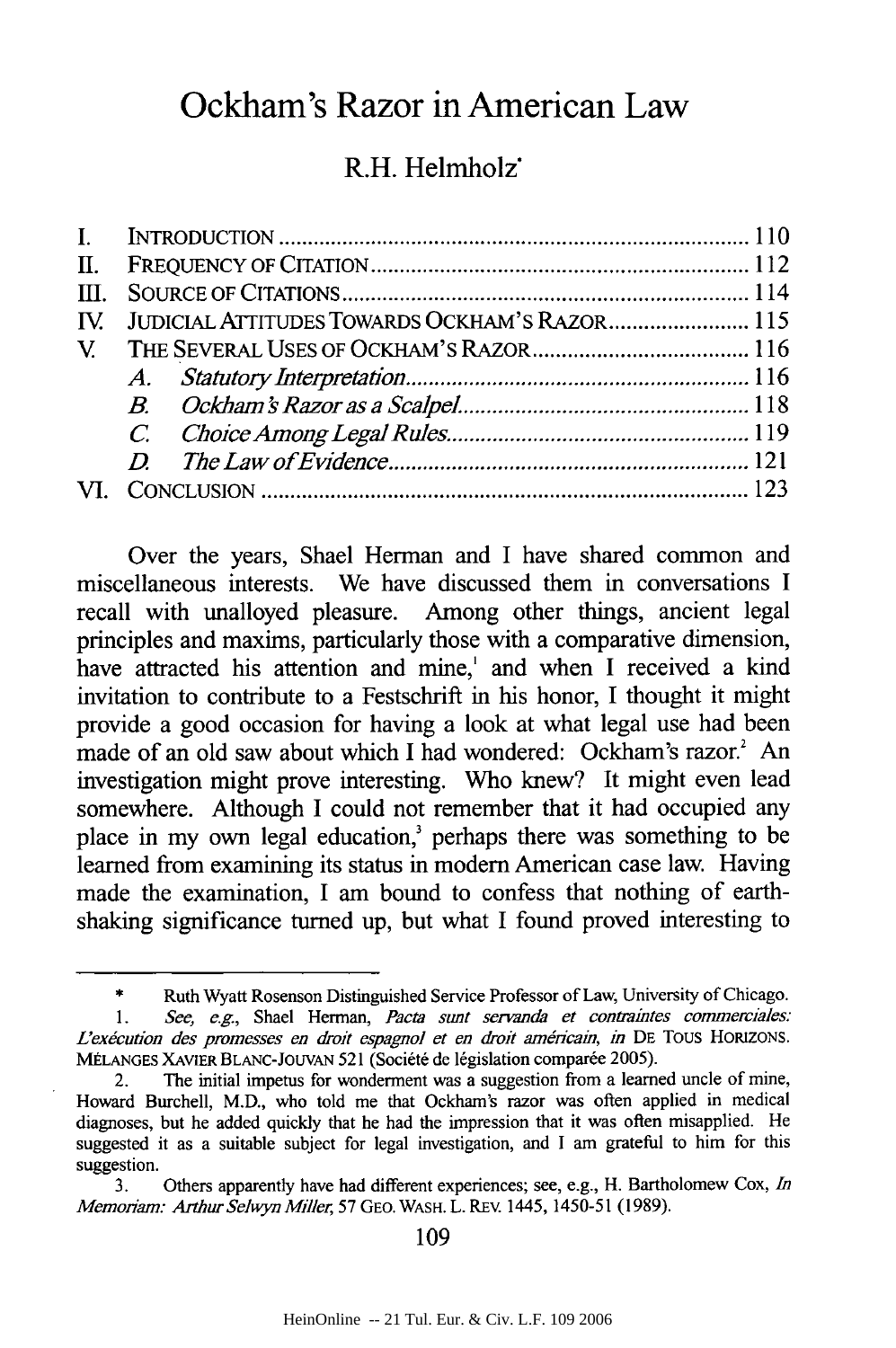me, and I hope that some of my discoveries, modest though they are, will also be of interest to Shael.

The research involved was not a labor of Hercules. American case law has gone online since I first conceived an interest in the subject. The new tool makes it possible to ferret out mentions of Ockham's famous razor with a completeness it would have been quite impossible to achieve even fifteen years ago. I quickly discovered a few unexpected thingsfor instance, that the spelling "Occam" is much more often used in judicial opinions than the spelling "Ockham" to which I was accustomed. So encouraged, I plunged ahead.

I. INTRODUCTION

William of Ockham was English. He was born about the year 1287 in a village of that name (or Oakham) in Surrey, northeast of Guildford.<sup>4</sup> He entered the Franciscan order in his teens, studied and subsequently taught in a theology faculty, probably at Oxford. In 1324 he crossed the English Channel to answer charges that parts of his teaching were erroneous, having been summoned to appear before the papal court at Avignon. No stranger to controversy, he landed in further hot water in 1328 when he reached the conclusion (and argued publicly) that the position taken by the reigning pope, John XXII, on the then contentious issue of the nature of poverty professed by Christ and the Apostles was erroneous, indeed heretical.<sup>5</sup> In consequence, Ockham was forced to flee northwards to Germany and place himself under the protection of the emperor, the leading political opponent of the pope, Ludwig of Bavaria. Undeterred by papal anathema, Ockham lived and wrote in a Franciscan convent in Munich near the imperial court until his death in 1347.

Ockham is an important figure in the history of philosophy, theology, and political theory.<sup>6</sup> The razor for which he is best known among laymen and which is the subject of this paper, is basically a principle of parsimony. It holds that "plurality should not be assumed without necessity." This is taken to mean that complicated explanations of observed phenomena should not ordinarily be accepted without proof

<sup>4.</sup> For a succinct biography, see **WJ.** Courtenay, Ockham, William (c.1287-1347), *Oxford Dictionary of National Biography* (Oxford University Press, 2004), *available at* http://www.oxforddnb.com/view/article/20493 (last visited 21 Dec. 2004).

*<sup>5.</sup> See* 1 GORDON LEFF, HERESY **IN** THE LATER **MIDDLE** AGES 294-307 (1967).

*<sup>6.</sup>* SeeARTHuR **S.** MCGRADE, **THE** POLMCAL **THOUGHT** OF WILLLAM OF OCKHAM (1974); RICHARD SCHOLZ, WILHELM **VON** OCKHAM **ALS** POLrrISCHER DENKER (1944); **E.F** Jacob, *Ockham as Politcal Thinker, hn* ESSAYS **IN** THE CONCILIAR **EPOCH** 85 (1963).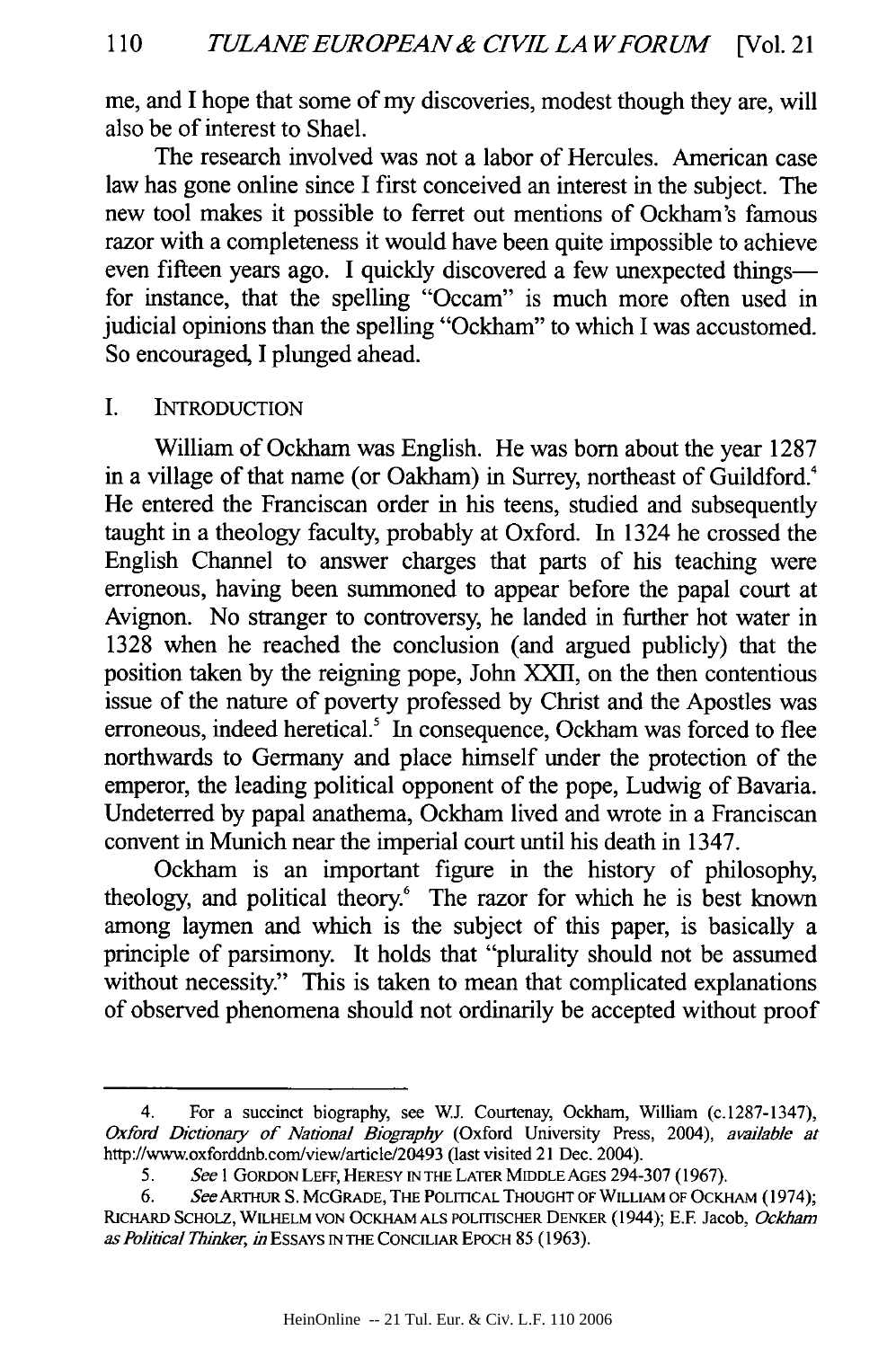of their necessity.7 Simpler explanations are to be preferred. To be sure, a preference for the simple over the more complex was not original with Ockham. It was known to Aristotle.<sup>8</sup> Others used it. Nor apparently did Ockham ever actually make use of the metaphor of a razor in describing how he attacked philosophical questions. However, the consensus of scholars holds that there are good reasons for associating the method of analysis associated with a razor with Ockham.<sup>9</sup> It fits his habitual method of approach.

Today its use has extended beyond philosophical and theological circles. Scientists, particularly M.D.s, have found it attractive.'" As I understand it, the principal use made of Ockham's razor in medicine is as a tool in the diagnosis of illness. It is said that no diagnosis can be entirely certain. In the absence of indications to the contrary, therefore, it may make sense to choose the simplest explanation to account for observed symptoms of disease. More complicated possibilities are shaved off with the razor. This seems fair enough-as a starting point. I have not delved very far into the use made of Ockham's razor by the medical profession, looking only far enough to see that the subject has attracted the attention of doctors," and also that a certain playfulness has crept into their discussions. The medics have asked, for example, whether Ockham's razor could properly be considered a disposable razor.<sup>12</sup> Ignorance, however, kept me from following this path very far. My own inquiry has been only to see what use of it has been made by American judges. And in recent years there has been some.

<sup>7.</sup> *Pluralitas non est ponenda sine necessitate*, Ordinatio I, d. 30 q. 2, *in* 4 WILLIAM OF OCKHAM, *OPERA THEOLOGICA* 322 (G.I. Etzkorn & Francis Kelly eds., 1979).

<sup>8.</sup> *See* PHILOTHEUS BOEHNER, **COLLECTED** ARTICLES **ON** OCKHAM 155 (Eligius Buytaert ed., 1958); D.E. SHARP, **FRANCISCAN** PhILOSOPHY **AT** OXFORD **IN** THE THIRTEENTH **CENTURY** 287 (1930).

<sup>9. 1</sup> MARILYN MCCORD ADAMS, WILLIAM OCKHAM 156-61 (1987); GORDON LEFF, WILLIAM OF OCKHAM: THE METAMORPHOSIS OF SCHOLASTIC DISCOURSE 35 (1975); Armand Maurer, *Ockham's Razor and Chatton's Anti-Razor*, 46 MEDIAEVAL STUDIES 463 (1984). More skeptical about the justice of its attribution to Ockham are W.M. Thorburn, *The Myth of Occam's Razor,* 27 MIND (n.s.) 345 (1918), and Roger Ariew, Ockham's Razor: A Historical and Philosophical Analysis of Ockham's Principle of Parsimony (1976) (unpublished Ph.D. dissertation, University of Illinois) (on file with University of Illinois Library).

<sup>10.</sup> *See, e.g.*, Robert Epstein, *The Principle of Parsimony and Some Applications in Psychology,* 5 **INST. MIND** *&* **BEHAV.** 119(1984).

**<sup>11.</sup>** An online search of Medline conducted 21 December **2005** produced forty-eight articles with titles using the phrase "Ockham's razor" between **1960** and that date.

<sup>12.</sup> Peter Tatham, *Is Occam's Razor Disposable?*, 80 J. ROYAL SOC'Y OF MED. 331 (1987); *see also* Bryan Young, *Don't Get Cut on Occam s Razor,* **32 CANADIAN J. NEUROLOGICAL SCI. 137** (2005).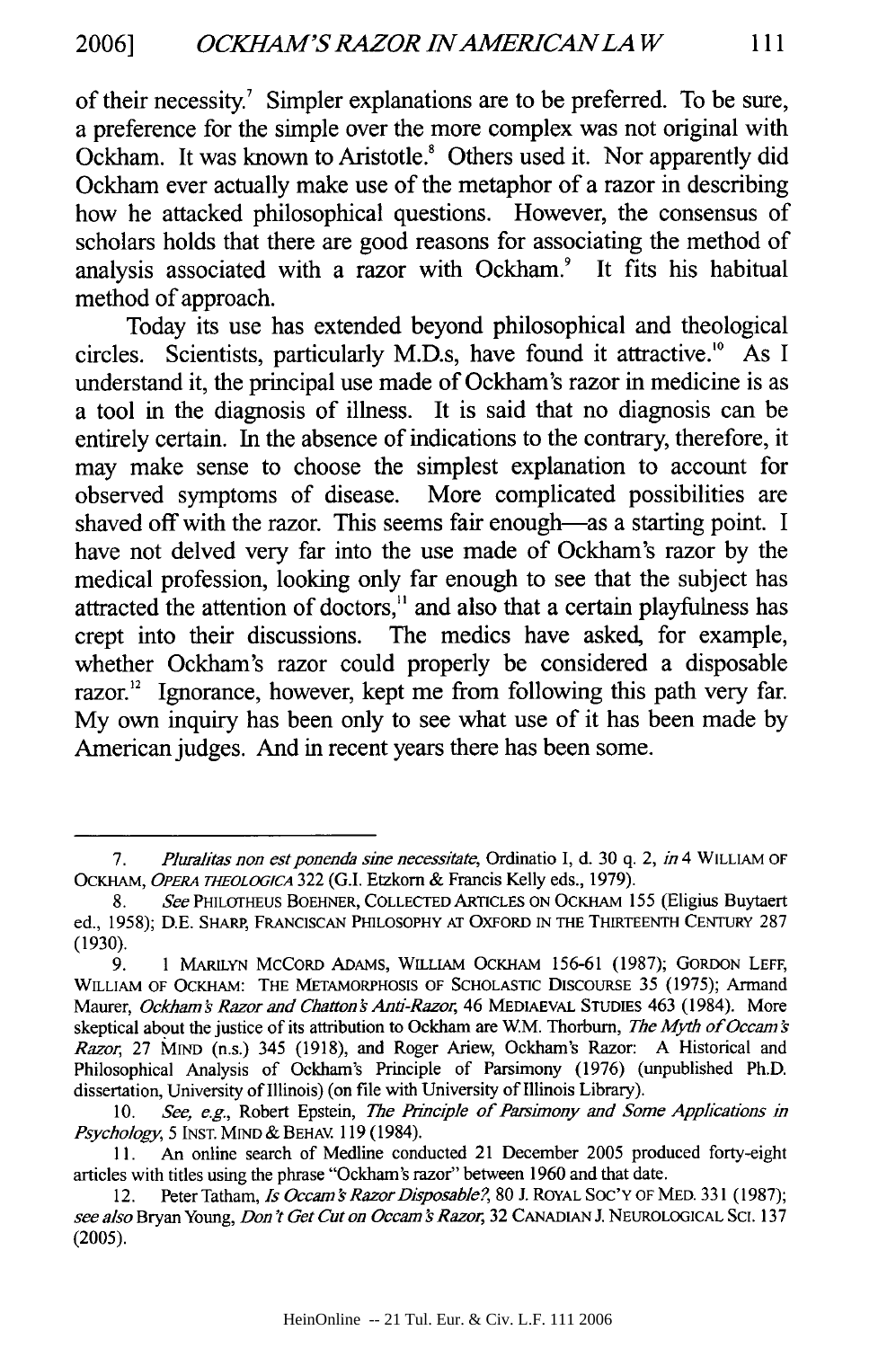#### II. FREQUENCY OF CITATION

An initial surprise came in discovering how recent judicial interest in Ockham's razor was. Commentators have sometimes assumed that its use in American law must be of long standing.<sup>13</sup> Ockham himself lived centuries ago. The maxim known **by** his name has always been common coin in many circles. Despite this, the principle invoked under his name turns out to be a recent arrival in our case law. Not a single citation of Ockham's razor turns up in an online search of opinions from the nineteenth century, and for the first half of the twentieth century, there are only four mentions to be found, all of them from the 1940s.'" What's more-all of the four that do appear in the reports come from the pen of the same man, the famous realist firebrand turned federal judge, Jerome Frank. Otherwise, the page of entries for Ockham's razor in our case law is entirely blank until the 1960s, when John Minor Wisdom, the distinguished Fifth Circuit judge, used it tactically in two of his opinions.'"

Indeed it was not until the 1990s that the maxim began to be used with any frequency by American judges, state or federal. But it has since taken off. The current trajectory is decidedly upwards. Almost three times as many citations of it appeared in the 1990s as had occurred in the 1980s, and it looks as though the first decade of the twenty-first century will outstrip all previous decades. By the waning days of 2005 there had already been twenty-eight judicial opinions in which Ockham's razor figured in some way, actually one more than appeared in the 1990s as a whole.<sup>16</sup> Moreover, not all of the recent usage can be explained by the enthusiasm or one or two judges. Citation of Ockham's razor has been spread between state and federal courts, with slightly more of the latter than the former. More judges overall are making use of it. As yet, judicial mention of the razor can scarcely be called a flood. All the same, it now amounts to more than a trickle.

A brief look at American law reviews presents an even more startling ascent in popularity. The number of cites to Ockham's razor in

<sup>13.</sup> Gregory Coleman & James W Paulsen, *Civil Procedure,* 28 TEX. TECH. L. REv. 331, 333 (1997) ("In light of the principle's long use by **courts....").**

<sup>14.</sup> McComb v. Frank Scerbo & Sons, Inc. 177 **F.2d** 137, 141 (2d Cir. 1949) (concurrence); Clark v. Taylor, 163 E2d 940, 951 (2d. Cir. 1947) (dissent); Martin v. Campanaro, 156 **E2d** 127, 131 (2d Cir. 1946); Picard v. United Aircraft Corp., 128 **F.2d** 632, 638 (2d Cir. 1942) (concurrence).

*<sup>15.</sup>* Brown v. Beto, 377 E2d 950, 953 (5th Cir. 1967); Ala.-Tenn. Natural Gas. Co. v. Fed. Power Comm., 359 **F2d** 318, 335 (5th Cir. 1966); *see also* Brown v. Vance, 637 E2d 272, 281 (5th Cir. 1981) (using Ockham's razor to interpret the choice of judges before whom to try offenders made by arresting officers).

<sup>16.</sup> As of 21 December 2005 as shown by a Lexis online search.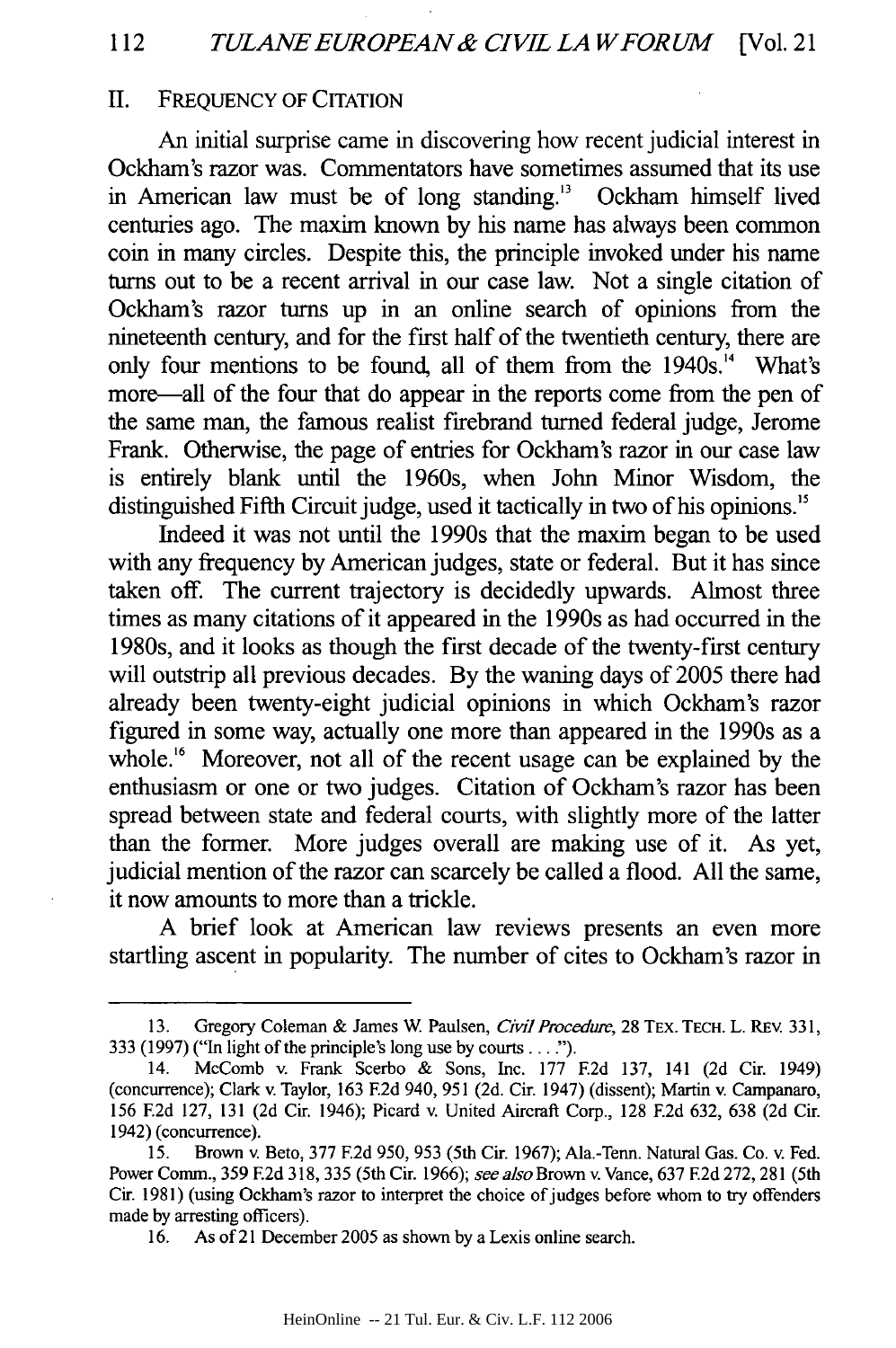113

them has gone from nowhere at all to something approaching scholarly popularity. In the 2000s, so far there have been 134 citations. Between **1980** and 2000, there were **305,** while between **1960** and **1980,** there were 122. Before that date, however, there were many fewer. The twenty years between 1940 and **1960** produced sixty citations. Between **1918** and 1940 only twenty-five were found.<sup>17</sup> Of course, a part of this increase is deceptive. Many more law reviews are being published today than was true in the 1970s and before.'8 And the range of interests found in them now extends farther afield than legal doctrine that used to take center stage in their pages.<sup>19</sup> Nonetheless increase in total numbers and expansion of interests among authors alone cannot alone explain so dramatic a change. Something must be making invocation of Ockham's razor more popular than it once was.

Perhaps, **I** thought, this seeming popularity can be traced to a relatively few individuals. It is true that some judges have used it more than others. It has been, for example, more popular in the federal courts than in state courts," **and among** the American states, for some reason Wisconsin judges have been the most frequent users of Ockham's razor.<sup>21</sup> Also, a few judges do appear to have adopted it as a favorite interest. Somewhat surprisingly in light of the razor's special suitability in cases where there is genuine doubt about the correct answer, Frank Easterbrook, a federal judge on the Seventh Circuit Court of Appeals, has found it consistently attractive." Repeated use **by** a few judges like Judge Easterbrook may have encouraged wider use among others.<sup>23</sup>

<sup>17.</sup> The early figures are derived from a search of Hein-on-Line conducted **29** December 2004.

<sup>18.</sup> Moreover, every time an article that includes Ockham's razor in its title is cited, the number of citations increases even if its actual use is small. For example, Ellen Wertheimer, *Ockham f Scalpel. A Return to a Reasonableness Standard,* 43 VILE. L. REV. 321 (1998) had (as of 27 December 2004) been cited in one Pennsylvania case and nine law review articles.

<sup>19.</sup> It has been said that economists have a special fascination for Ockham's razor; *see, e.g.*, Ian Ayers, *Never Confuse Efficiency with a Liver Complaint*, 1997 Wis. L. REv. 503, 510; Robert Heidt, *Industry Self-Regulation and the Useless Concept 'Group Boycott'*, 39 VAND. L. REv. 1507, 1567 (1986).

<sup>20.</sup> Fifty-three to twenty-two during the past twenty-one years (as of 21 December 2005) **by** Lexis search.

<sup>21.</sup> Eight of the twenty-two during the past twenty years (as of 21 December 2005) by Lexis search.

<sup>22.</sup> CFTC v. Zelener, 373 **E3d** 861, 868 (7th Cir. 2004); Diaz v. Fort Wayne Foundry Corp., 131 **E3d** 711, 712 (7th Cir. 1997); United States v. Rutherford, 54 **E3d** 370, 379 (7th Cir. 1995) (concurring); Guinan v. United States, 6 **E3d** 468, 476 (7th Cir. 1993) (concurring); United States v. Baker, 905 E2d 1100, 1104 (7th Cir. 1990); Bonded Fin. Servs. v. European Am. Bank, 838 E2d 890, 894 (7th Cir. 1988).

<sup>23</sup> *Bonded Financial Services,* **838 F2d** 890, has been cited for its analysis of a point of bankruptcy law, together with its use of Ockham's razor in: MBNA Am. v. Locke, 223 E3d 1064,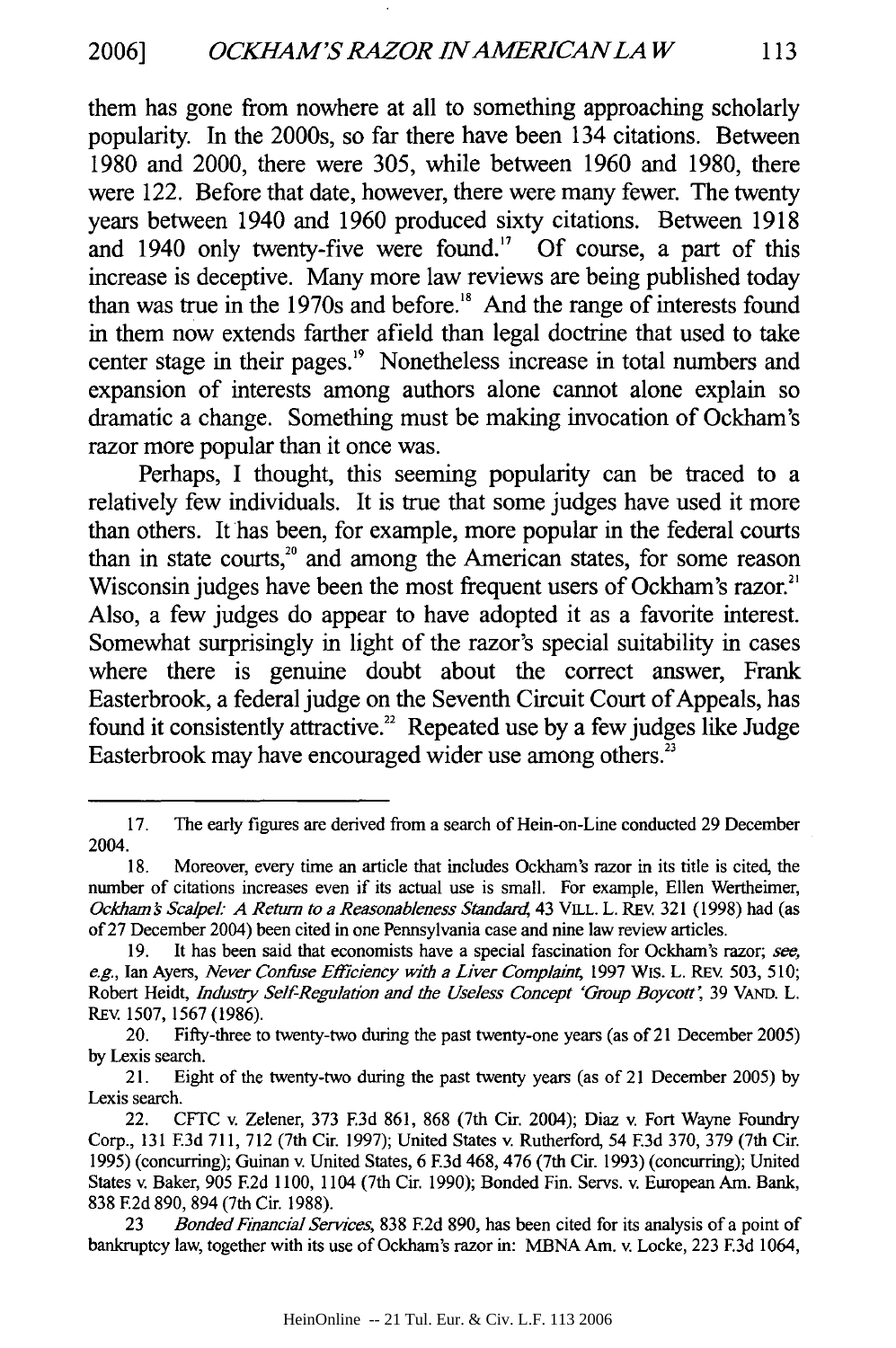Judges with a penchant for recondite terminology and fanciful images have also made reference to Ockham's razor with a greater frequency than those who have taken a more prosaic approach in formulating their opinions. It is not unusual, for example, to find reference to Ockham's razor used in opinions that also make reference to Scylla and Charybdis or Pandora's Box.<sup>24</sup> Florid figures of speech and abstruse terminology seem commonly to have accompanied use of Ockham's razor,<sup>25</sup> this despite the seeming incongruity of such usage with Ockham's own preference for simplicity.

#### III. SOURCE OF CITATIONS

Does increased use of Ockham's razor indicate an increase in the breadth of interests and range of knowledge on the part of American judges? Does it evince a judicial interest in medieval philosophy? The first is possible, but the second is unlikely. Not always-but sometimes—judicial opinions give a source for Ockham's razor when citing it. The cases, however, contain not one example of citation to a work **by** William of Ockham himself. Only secondary works ever appear. This absence cannot wholly be explained **by** the difficulty of the works themselves or **by** their use of the Latin language. Translations of parts of Ockham's voluminous works are available.<sup>26</sup> But American judges have chosen not to look at them. More surprisingly, they have also chosen not to make use of any of the secondary literature on Ockham. Of this there is quite a bit, and it deals in part with the razor.<sup>27</sup> These scholarly works nonetheless make no appearance in the case

**27.** *E.g.,* **1** ADAMS, *supra* note **9,** at **156-61.**

<sup>1073 (9</sup>th Cir. 2000); *In re* Finley, Krumble et al., 130 **E3d** 52, 56 (2d Cir. 1997); Poonja v. Charles Schwab & Co., 199 B.R. 410, 413 (1996); First Sec. Mortgage Co v. Citizens Bank of Sapulpa, 1993 WL 738460, at \*4 (N.D. Okla. 1993).

<sup>24.</sup> Hoseman v. Technical Materials, Inc. 554 **F.** Supp. 659, 660, 666 (D.R.I. 1982); Phoenix Newspapers, Inc. v. Keegan, 35 P.2d 105, 114 (Ariz. Ct. App. 2001).

<sup>25.</sup> Judge Bruce Selya also seems to have had a particular fondness for experiments with the English language, as for instance in *Hoseman,* 554 **E** Supp. at 666 ("[A]rguments of pretext etiolate under the microscope of sweet reason."). One of his former law clerks, Adam Pachter, University of Chicago Law School Class of **1996,** reacted enthusiastically to the experience, but added, "If you don't like metaphors, alliteration, Shakespeare quotations, elaborate wordplay and lengthy words, then this clerkship is not for you." (on file with the University of Chicago Placement Office).

<sup>26.</sup> *E.g.*, The De Sacramento Altaris of William of Ockham 104-05 (T. Bruce Birch ed., 1930) ("[F]rustra fit per plum quod potest fieri per pauciora." ["[T]hat is needlessly accomplished through more which can be accomplished through fewer."]; *see also* WILLIAM OF OCKHAM, PHILOSOPHICAL WRITINGS (Philotheus Boehner ed., 1957); William Ockham, *Predestination, God Foreknowledge, and Future Contingents* (M.M. Adams & Norman Kretzmann eds., **1969).**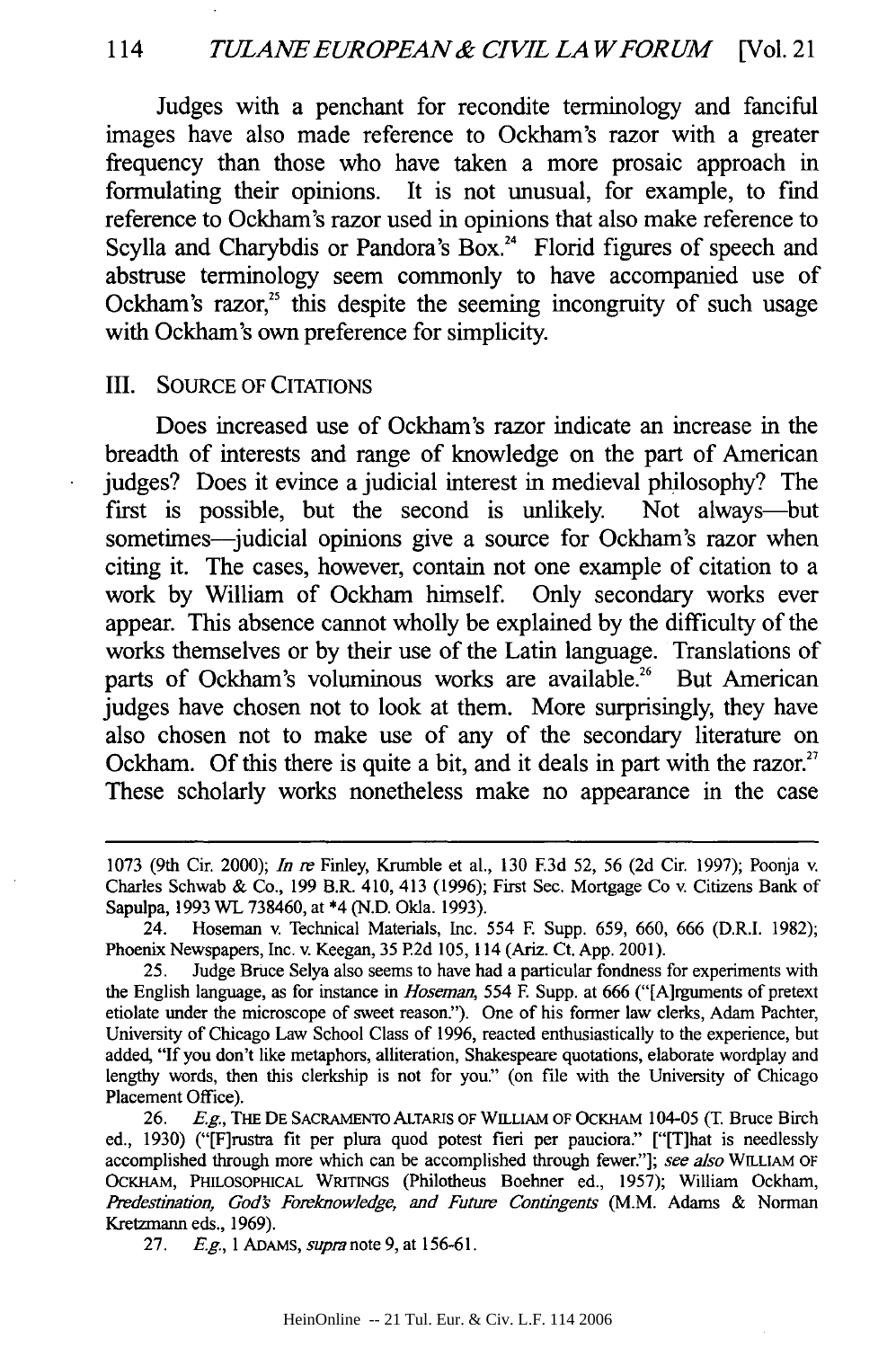reports. Instead, wherever a citation appears to Ockham's razor, it comes either from a work of reference about philosophy,<sup>28</sup> a dictionary or encyclopedia,<sup>29</sup> a general treatment of law and logic,<sup>30</sup> or a popular work of a miscellaneous kind. $31$  In the majority of cases, no specific citation at all appears. Judges simply invoke it. In other words, most American judges have assumed they know what it means. And wherever they have felt a need for buttressing their reference to the razor with a supporting citation, they have taken what general works of reference they had at hand.

#### IV JUDICIAL ATTITUDES TOWARDS OCKHAM'S RAZOR

Most American judges who mention it have had good things to say about Ockham's razor. Whatever may be their attitudes towards other artifacts of the Middle Ages, they have warmed to the razor. They may have described the Rule in Shelley's Case as "a rule possessing no salutary purpose, surviving **...** only because of tradition and legislative inertia,"<sup>32</sup> and they may have characterized an argument with which they disagree as "akin to medieval scholastic argumentation about how many hypothetical angels, or hypothetical minds, can sit on the head of a pin."<sup>33</sup> But they have not scoffed at Ockham's razor. To the contrary, they have described it as embodying "the most elegant approach" to legal problems." They have praised it as embodying a principle of interpretation "as valid juridically as it is scientifically."" And they have applauded the utility of an approach that begins with the assumption that

<sup>28.</sup> *E.g.*, Allen v. United States, 588 F. Supp. 247, 441 (D. Utah 1984), *rev'd*, 816 F.2d 1417 (10th Cir. 1987) (citing BERTRAM RUSSELL, HISTORY OF WESTERN PHILOSOPHY (1972); Clark v. Taylor, 163 **E2d** 940, 951 (citing KENNETH BURKE, A GRAMMAR OF MOTIVES (1945)).

<sup>29.</sup> Casarez v. Val Verde County, 16 F. Supp. 2d 727, 729 (WD. Tex. 1998) (citing Wordsworth, but possibly **E.C.** Brewer, DICTIONARY OF PHRASE AND FABLE (1994)); Kelley v. Am. Heyer-Schulte Corp., 957 F Supp. 873, 882 (WD. Tex. 1997) (citing ENCYCLOPEDIA BRITANNICA ( **lIth** ed. 1911)).

<sup>30.</sup> Martin v. Campanero, 156 E2d 127, 130 (2d Cir. 1946) (citing WW BUCKLAND, SOME REFLECTIONS **ON JURISPRUDENCE** 97 (1945)); Hart v. Sec'y of the HHS, 60 Fed. **Cl.** 598 (citing Principia Cybernetica, *available* athttp://pespmc **1** .vub.ac.be).

<sup>31.</sup> Hermes Consol., Inc. v. United States, 58 Fed. Cl. 3, 7 (2003) (citing MICHAEL SHERMER, WHY PEOPLE BELIEVE WEIRD THINGS: PSEUDOSCIENCE, SUPERSTITION **AND** OTHER CONFUSIONS OF OUR TiME (1998)). No reference to Ockham's razor appears in Shermer's book, but it does contain a forceful argument for skepticism generally. Judge Lawrence **J.** Block must have admired the book, because he cited Shermer's work as a source for Ockham's razor again in *L. W Matteson, Inc. v United States,* 61 Fed. **Cl.** 296, 310 (2004).

**<sup>32.</sup>** *In re* Estate of Hendrickson, **736 A.2d** 540, 544 **(N.J.** Super. Ct. **1999).**

**<sup>33.</sup>** House v. Bell, **311 F3d 767, 779** (6th Cir. 2002).

<sup>34.</sup> Eli Lilly **&** Co. v. Zenith Goldline Pharms., Inc., 2001 **U.S.** Dist. **LEXIS 18361,** at **\*32 (S.D. Ind.** 2001).

**<sup>35.</sup>** Swann v. Olivier, **28** Cal. Rptr. **2d 23, 25** (Ct. **App.** 1994).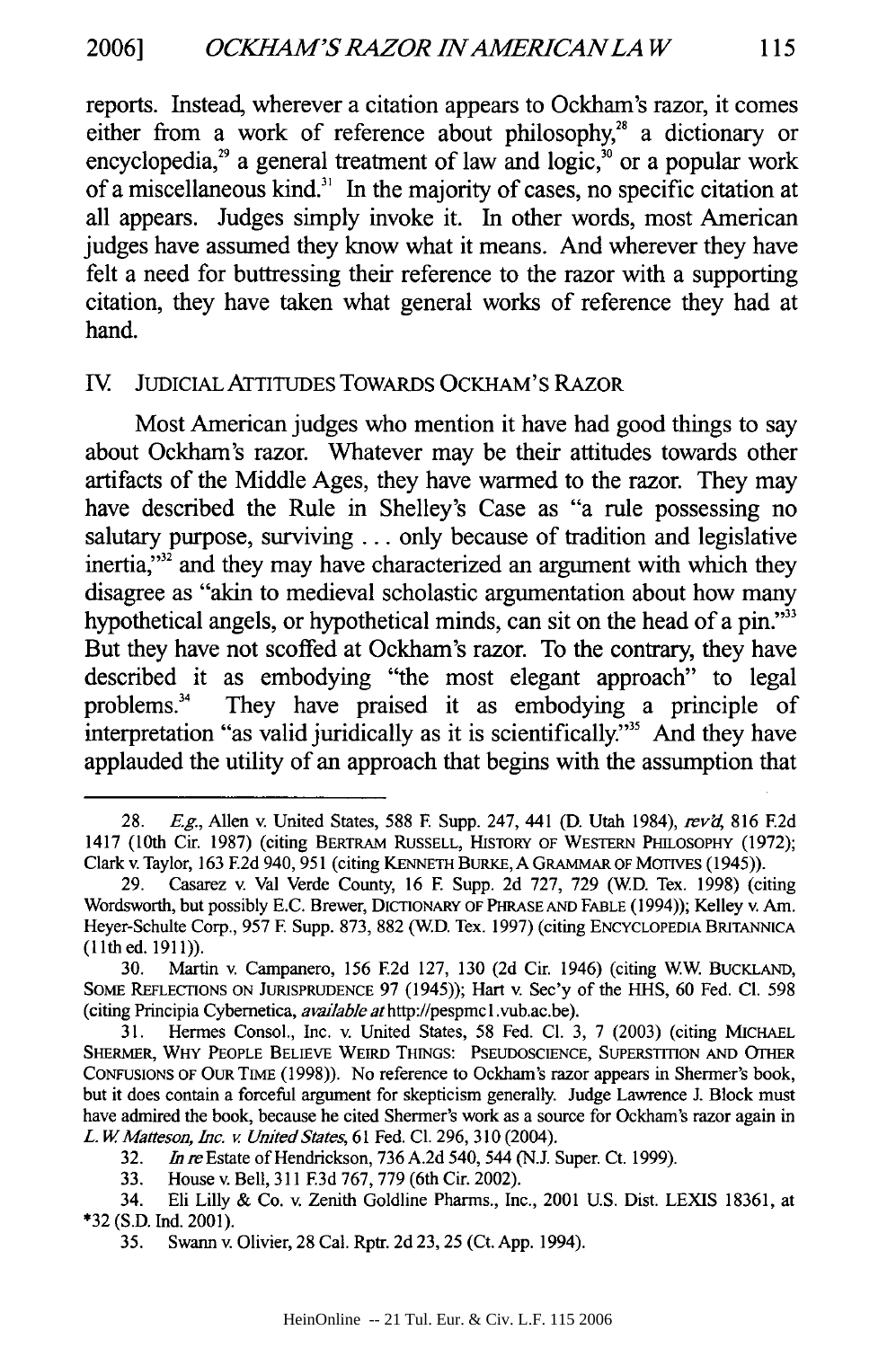"all things being equal, the simpler explanation is probably true."<sup>36</sup> When its medieval origin is mentioned at all by its modem judicial users, its antiquity has been regarded as making it "venerable but valid" or "ageold"." No stigma has attached because of its age.

## V. THE SEVERAL USES OF OCKHAM'S RAZOR

Have the judges wielded the razor in ways that are faithful to Ockham's insights, or at least to the generally accepted understanding of the razor's utility? Or have they misused it instead? Of course, one cannot expect them to have dealt with the complexities and the limitations in the ways Ockham himself approached the subject. He admitted that God himself had sometimes acted in ways to which the razor could not aptly be applied. Even human behavior had its complexities. But such an excursion into Ockham's thought would surely be quite out of place in a judicial opinion. The question of fidelity to Ockham's purpose nonetheless remains. Answering it requires examining the ways in which American judges have employed the razor. I found four principal ways in which the metaphor was used. The four do not quite cover all the uses discovered, and there is "overlap" between them; they all promote the virtues of simplicity, although in somewhat different ways. In a few cases, it may be said, a judge has invoked the razor primarily as a means of self-congratulation, as in "I use Ockham's razor to cut at once to the heart of the issue in this case."<sup>38</sup> But these instances are exceptional; the more common fall readily into one of four categories.

## *A. Statutory Interpretation*

Ockham's razor has served as a tool in the construction of statutes, normally as a way of buttressing the embattled "plain-meaning" approach to the task." As Judge Wisdom put it in a 1966 opinion, "Occam's razor slices through the arguments based on legislative history

<sup>36.</sup> L.W. Matteson, Inc. v. United States, 61 Fed. **Cl.** 296, 310 (2004).

<sup>37.</sup> Drake v. State, 287 S.E.2d 180, 185 (Ga. 1982); Jeffries v. Sec'y of the HHS, 2004 U.S. Claims LEXIS 273, at \*80.

<sup>38.</sup> **E.g.,** State v. Griffin, 691 A.2d 556, 558 (R.I. 1997) ("Wielding Ockham's razor, we cut directly to the heart of this appeal."); Wis. Bell v. Pub. Serv. Comm'n, 670 N.W2d 97, 102 (Wis. Ct. App. 2003) ("Applying Occam's razor, we focus on the heart of the dispute and cut away the technical-specifications arcana.").

<sup>39.</sup> For surveys and opposing views, see., e.g., William Eskridge, Jr., *Dynamic Statutory Interpretation,* 135 U. PA. L. REv. 1479 (1987); Cass Sunstein, *Interpreting Statutes* in *the Regulatory State,* 103 HARV. L. REV. 405 (1989); Frederick Schauer, *Statutory Construction and the Coordinating Function ofPlain Meaning,* 1990 Sup. CT. REv. 231.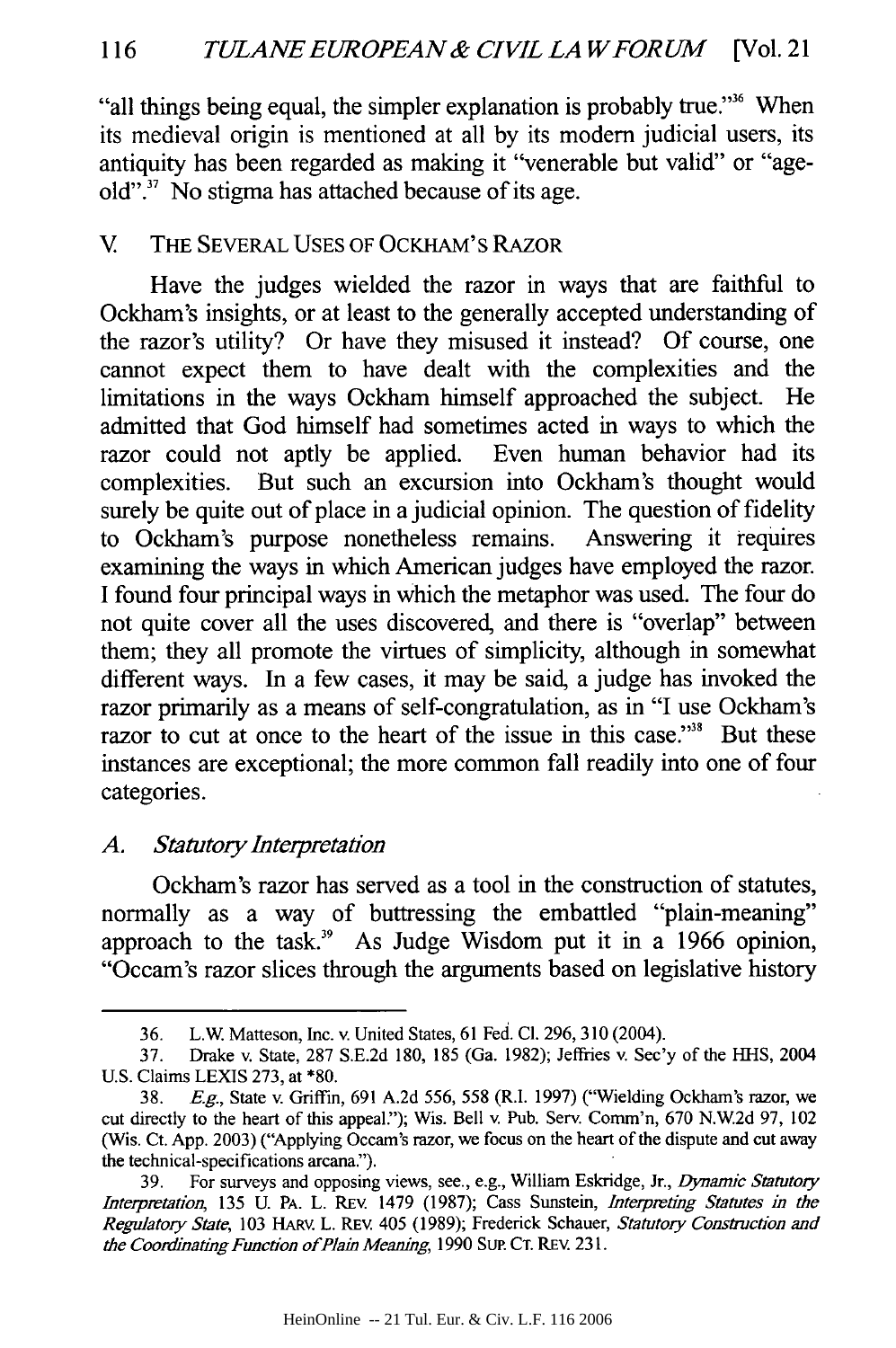and congressional intent."<sup>40</sup> It provides a simple answer based on an ordinary understanding of language found in a statute. For instance, the federal Wilderness Act empowered the Forest Service to regulate use of lakes bordering lands owned by the federal government, including some in the Upper Peninsula of Northern Michigan. The statute authorizing this regulation, however, contained a savings clause for established rights of the owners of private lands in the forests; the Forest Service's powers were made "subject to existing private rights."<sup>41</sup> When the Service banned the operation of motor boats on Crooked Lake, the owners of a fishing resort on the Lake, who had offered use of motor boats to their customers, objected to the new rule. They claimed their usage was an "existing private right" within the meaning of the statute, so that they were entitled to continue doing what they had long done. The dispute went finally to a federal court of appeals. The question at issue was whether their interest amounted to such an existing right. The majority of judges of the Sixth Circuit held that it did not." Citing a 375-page issue of a law review devoted in its entirety "to trying to untangle the phrase,"<sup>43</sup> the Court's majority upheld the regulation under a "careful reading" of the statute. They refused to "ossify" current uses against further governmental regulation.

However, Danny Boggs, joined by three of his judicial colleagues, invoked Ockham's razor in dissent. To him, the actual words of the statute seemed to mean next to nothing once the sophisticated interpreters in the majority had finished with them. As he put it, "Application of an Occam's razor-like principle to interpretation" of the statute in question showed how wrong-headed and illogical the majority's view was. $4\pi$  The majority seem to allow "existing rights" to extend no further than the right to take a drink of water from the Lake. In Boggs' view, Ockham's razor should have been used to pare away the allegedly convoluted interpretations of the statute upon which the majority's view depended. He lost, but for present purposes this does not matter. His dissent is a good example of one of the consistent judicial uses of Ockham's razor. It has been invoked to reject "deft" readings of statutes.

<sup>40.</sup> Ala.-Tenn. Natural Gas. Co. v. Fed. Power Comm'n, 359 **E2d** 318, 335 (5th Cir. 1966).

<sup>41. 16</sup> U.S.C. § 1133(c).

<sup>42.</sup> Stupak-Thrall v. United States, 89 **E3d** 1269 (6th Cir. 1996).

<sup>43.</sup> *Symposium on ValidExisting Rights,* 5 J. MIN.L. & PoL'Y 381 (1989-90).

<sup>44. 89</sup> **E3d** at 1292.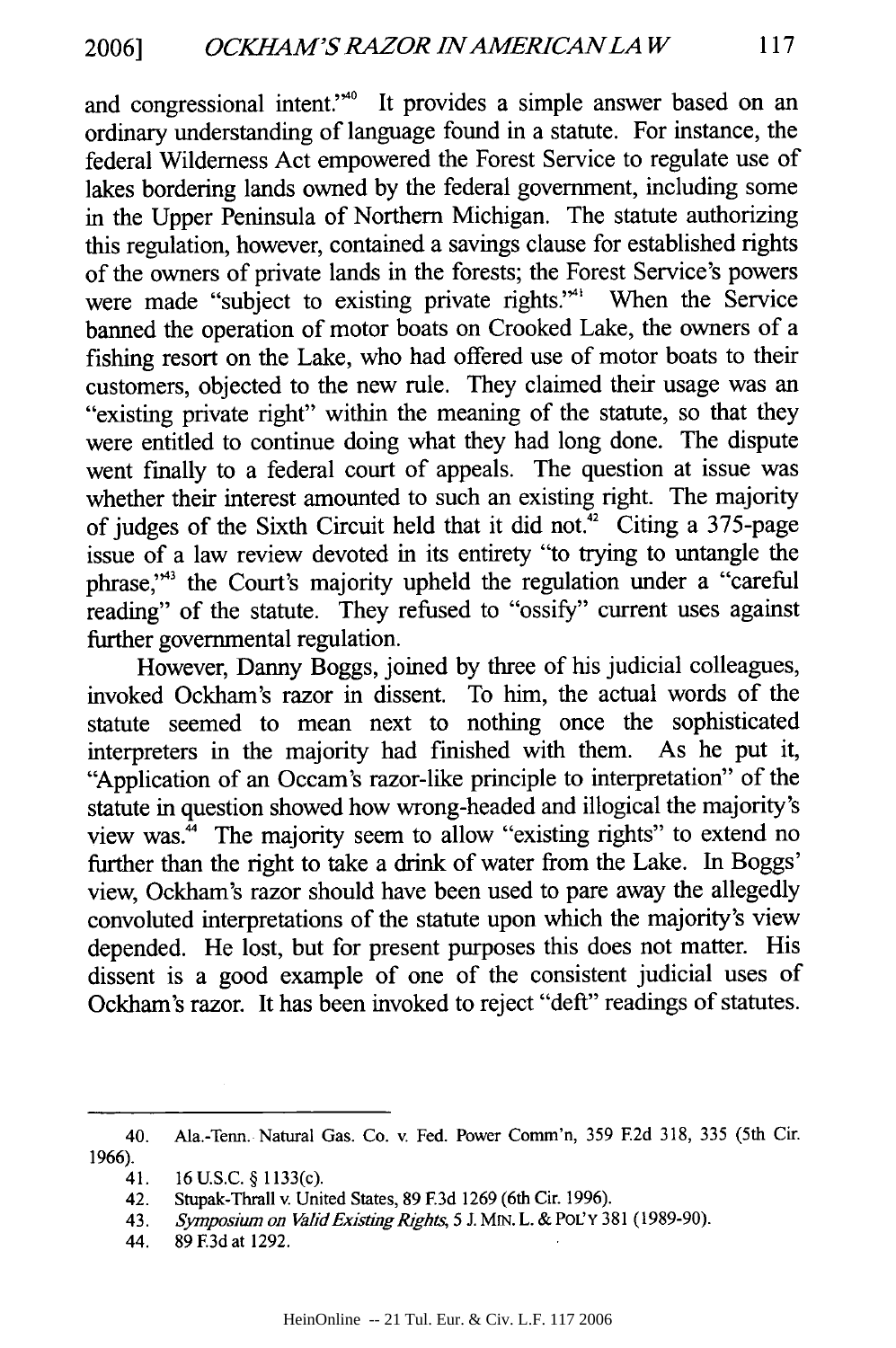It has been used instead in "electing the simpler of ... competing interpretations over the more subtle."<sup>45</sup>

### *B.* Ockham's Razor as a Scalpel

Just as often Ockham's razor has been wielded as something like a surgical knife. It cuts away what is diseased. Judicial opinions have invoked it as a way of disposing of an argument with which their authors disagree or of dismissing a concern they do not share. They "slice off" one of the party's arguments, and it goes away. Judge Frank so dealt with a difficult question about the potential reach of res judicata raised in an early "class action" case. It was a good case for using Ockham's razor, he said, so that he and his fellow judges could "avoid squandering our energies" by dealing with the possible consequences of application of the doctrine of res judicata to the judgment." $\ddot{ }$  He applied the razor to dispose of the issue.

Was this intellectual laziness or prudent judicial restraint? It is hard to be sure. But invocation of Ockham's razor undoubtedly made it easier for him to reach the result he wanted. And it has been so used with some regularity in cases where an unsatisfactory argument appears in a lower court opinion. The appellate court uses Ockham's razor to dismiss the argument, even if it lets the substantive decision stand on a professedly simpler ground.

Current judicial opinions produce numerous examples of use of the razor to reject reasoning a judge regards as irrelevant, erroneous, or inconsequential. Does a criminal offense require a criminal intention on the part of the actor? No, consistently answers a judge who has an instinctive dislike of subjective tests, at least wherever prior law does not require a contrary result. The *actus reus* is enough. "Let us take Occam's razor and slice off the unnecessary construct."<sup> $\pi$ </sup> "Best to take Occam's Razor and slice off needless complexity."<sup>48</sup> "I would take Occam's Razor and slice off the wasted motion."<sup>49</sup> This amounts to a preference for simplicity on the part of the judge, no doubt. Ockham's razor serves to "slice off" irrelevant or awkward questions. It simplifies his task. It

<sup>45.</sup> Stockbridge Sch. Dist. v. Dep't of Pub. Instruction, 531 N.W.2d 624, 627 (Wis. Ct. App. 1995); *see also* Hermes Consol., Inc. v. United States, 58 Fed. **Cl.** 3, 7 (2003); De Jesus v. United States, 268 B.R. 185, 195 (2001). It has also been used for the reverse: to reject a "plain meaning" approach to statutes; e.g., United States v. Md. Cas. Co., 573 **F2d** 245, 251 (5th Cir. 1978) (dissent).

<sup>46.</sup> McComb v. Frank Scarbo & Sons, 177 **F.2d** 137, 141 (2d Cir. 1949).

<sup>47.</sup> United States v. Rutherford, 54 **F.3d** 370, 379 (7th Cir. 1995) (concurrence).

<sup>48.</sup> CFTC v. Zelener, 373 **F.3d** 861, 868 (7th Cir. 2004).

<sup>49.</sup> Guinan v. United States, 6 **F3d** 468,476 (7th Cir. 1993) (concurrence).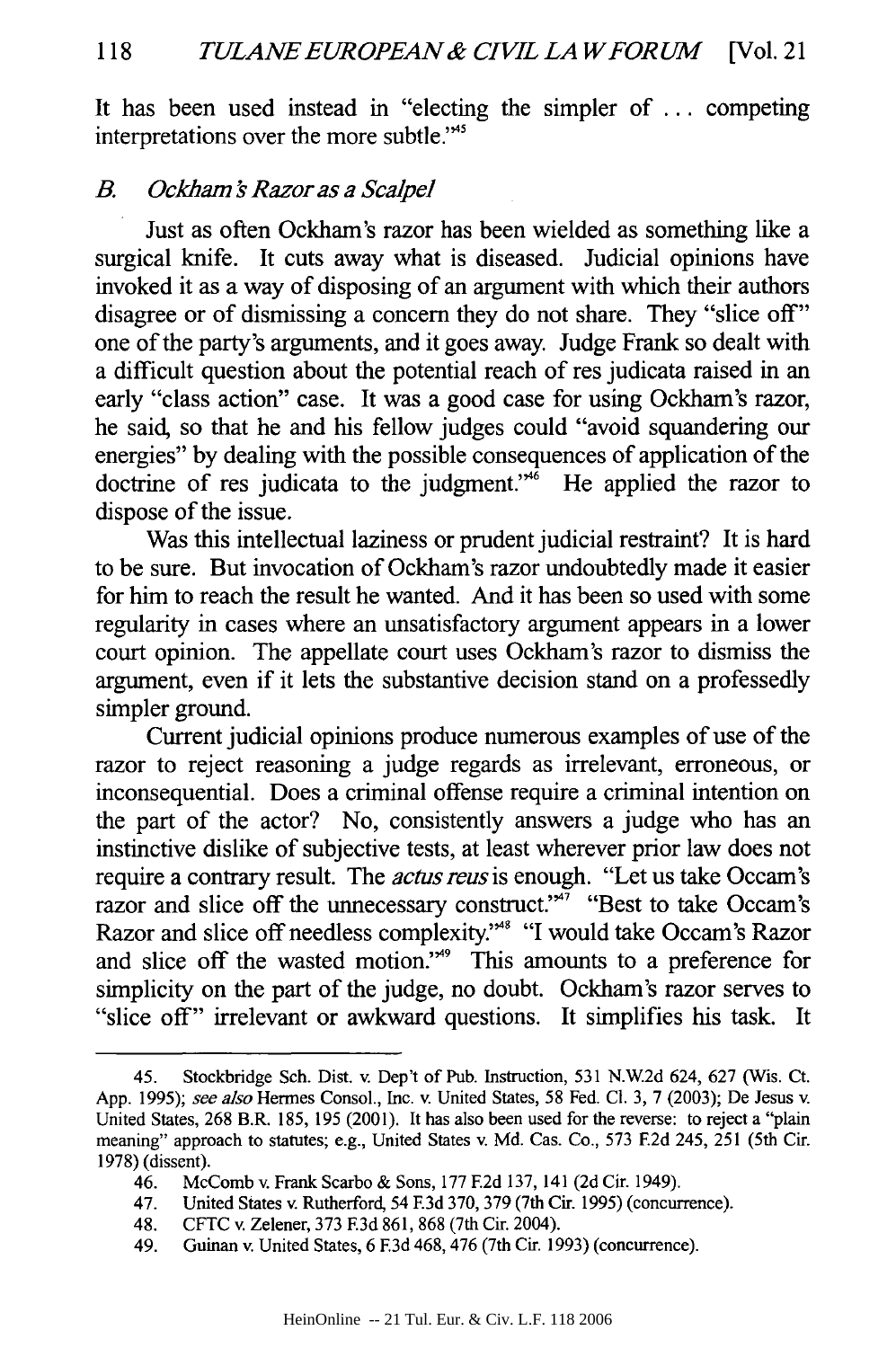ends an argument. The judge can instead rely instead upon the legal argument he believes should determine a case's outcome."

Whether this approach is consistent with judicial responsibilities is a harder question, and it has occasionally elicited mild protests by other judges.<sup>51</sup> They are unimpressed by the argument that anything but aggressive use of Ockham's razor "would leave people adrift."<sup>52</sup> Indeed its invocation in order to avoid dealing with a legal argument may be what leaves the litigants adrift. Litigants (and their lawyers) find that an issue has been "sliced away" rather than addressed. They have a point. Use of Ockham's razor leaves legal arguments unanswered. The virtues of simplicity may be outweighed by the other factors.<sup>53</sup> It may be, of course, that wielding Ockham's razor to avoid dealing with an awkward or irrelevant legal issue is merely harmless hubris on the part of our judges. All the same, it is hard to deny that scalpel-like usage of the razor can become a cover for intellectual laziness.

## *C Choice Among LegalRules*

We know that judges sometimes have to pick one legal doctrine instead of another. Statutes may be unclear; precedents can be uncertain; standards are sometimes question-begging. That leaves them little choice. In these circumstances, Ockham's razor offers them a tool. It becomes a reason for selecting one legal rule rather than another, or at least for justifying a choice once made, by invoking the principle of parsimony to reject the complexity of other possible rules. So we find William Brennan of the United States Supreme Court, professedly tired of grappling with a second half of a two part test used to determine a party's right to jury trial under the Seventh Amendment, concluding, "The time has come to borrow William of Occam's razor and sever this portion of our analysis."<sup>34</sup> Three decades of experience at the Supreme Court had brought him to the realization that the "scholasticist debate" required to decide whether a remedy was legal or equitable in nature was

<sup>50.</sup> *See, e.g.,* Barry Wright Corp. v ITT Grinnell Corp., 724 E2d 227, 232 (1st Cir. 1983) (per Breyer, J. dealing with the Sherman Act).

<sup>51.</sup> *E.g.,* United States v. McKinney, 919 **F2d** 405, 426 (7th Cir. 1990) ("Occam's razor to the contrary notwithstanding... **").**

<sup>52.</sup> *CFTC,* 373 **E3d** at 868.

<sup>53.</sup> Other examples: United States v. Baker, 905 **E2d** 1100, 1104 (7th Cir. 1990); Casarez v. Val Verde County, 16 **E** Supp. 2d 727, 729 (W.D. Tex. 1998); *In re* Faith B., 812 N.E.2d 640, 648 **(I11.** Ct. App. 2004).

<sup>54.</sup> Chauffeurs, Teamsters & Helpers, Local No. 391 v. Terry, 494 U.S. 558, 575 (1989) (dissent). Without apparent self-consciousness, Justice Brennan's dissent coupled invocation of the razor with a conclusion that there was "little purpose to our rattling through dusty attics of ancient writs."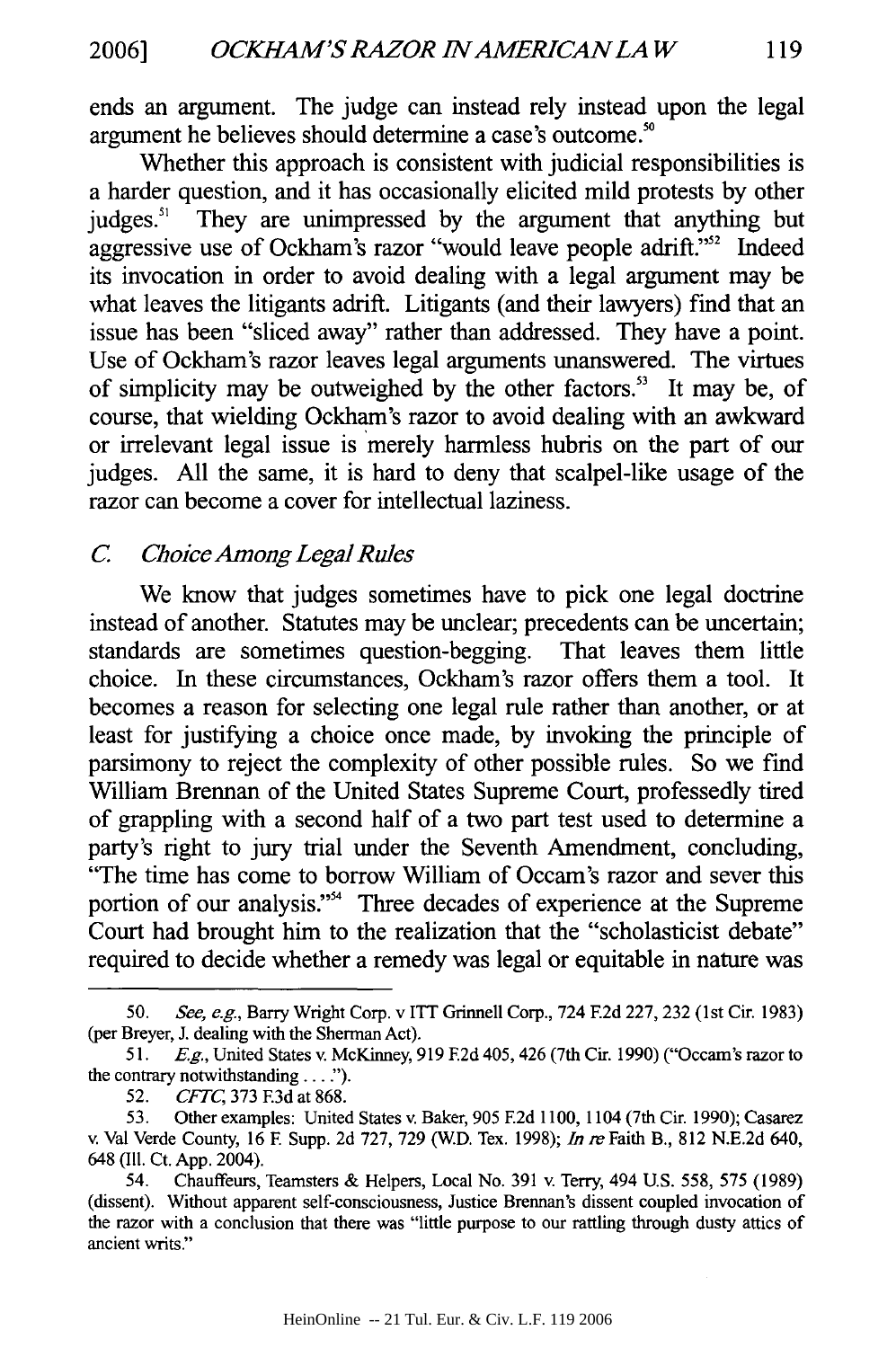"impracticable and unilluminating."<sup>55</sup> Better to stick with a simpler test. Ockham's razor seemed an ideal means for getting rid of needless  $confusion<sup>56</sup>$ 

Some judges in our lower courts have also preferred simpler tests. "The simplest of competing theories [is] to be preferred to the more complex and subtle," reasoned a New York judge who specifically invoked Ockham's razor to support his preference for one legal rule over another." A California judge rejected "complex and subtle" distinctions between trespassers, invitees and other kinds of persons making use of the property of others, preferring instead to use "the principle of Occam's razor" and take "the simplest of competing theories" as the rule of decision in a case of injury to a surfer on the beach adjoining a defendant's land.<sup>58</sup> An Alaska judge similarly employed Ockham's razor to strip away statutory language describing a penalty to be awarded to any child caught drinking as "probation," allowing him to arrive at "the unadorned truth"—that the consequences were sufficiently severe to call for a right to jury trial and the presence of a defense lawyer.<sup>59</sup>

This preference for simple rules has not been, it should be said, a universal proclivity among judges. Some, even those who mention Ockham's razor with approbation, have not applied it in circumstances where they might have.<sup>60</sup> It is not hard to see why. Simple rules are more attractive than complex rules, no doubt, but they do not always fit the realities of daily life. The "totality of the circumstances" may demand

57. Matter of Swierupski v. Korn, 419 N.YS.2d 87, 91 (App. Div. 1979).

59. State v. Auliye, 57 P3d 711, 717 (Alaska Ct. App. 2002).

<sup>55.</sup> *Id.* at 578.

<sup>56.</sup> *See* Commissioner v. Engle, 464 U.S. 206, 230 (1983) (Blackman J. dissenting and complaining "Ockham's razor is nowhere in evidence" in the majority's formulation of statutory test); Bonded Fin. Servs. v. European Am. Bank, 838 **E2d** 890, 894 (7th Cir. 1998) ("We slice these off with Occam's razor and leave a more functional rule."); Diaz v. Fort Wayne Foundry Corp., 131 **E3d** 711, 712 (7th Cir. 1997) ("[I]t is best to take Occam's Razor and slice off unnecessary steps and proceed directly to the question."). For an example from the law reviews, see TP. Gallanis, *The Future of Future Interests,* 60 WASH. & **LEE** L. REv. 513, 515 (2003) ("The law of future interests desperately needs Ockham's Razor.").

<sup>58.</sup> Swann v. Olivier, 28 Cal. Rptr. 2d 23, 25 (Ct. App. 1994); *see also* MBNA Am. v. Locke, 223 **F.3d** 1064, 1073 (9th Cir. 2000) (using Ockham's razor "renders this messy dispute irrelevant"); Adirondack League Club v. Sierra Club, 706 N.E.2d 1192, 1199 (N.Y. 1998) (dissent) (argument in favor of simple test for navigability making use of Ockham's razor); Mallet v. Pickens, 522 S.E.2d 436, 443 (W Va. 1999) (invocation of Ockham's razor to abolish distinction between licensees and invitees in favor of"a simpler and more predictable rule").

<sup>60.</sup> *E.g.,* Schneer v. Commissioner, 97 T.C. 643, 663 (1992) ("I generally try to apply Occam's razor to the solution of legal problems as well as logic problems" said by a judge who used it in a case "beset with the obstacles and pitfalls of the assignment of income doctrine.").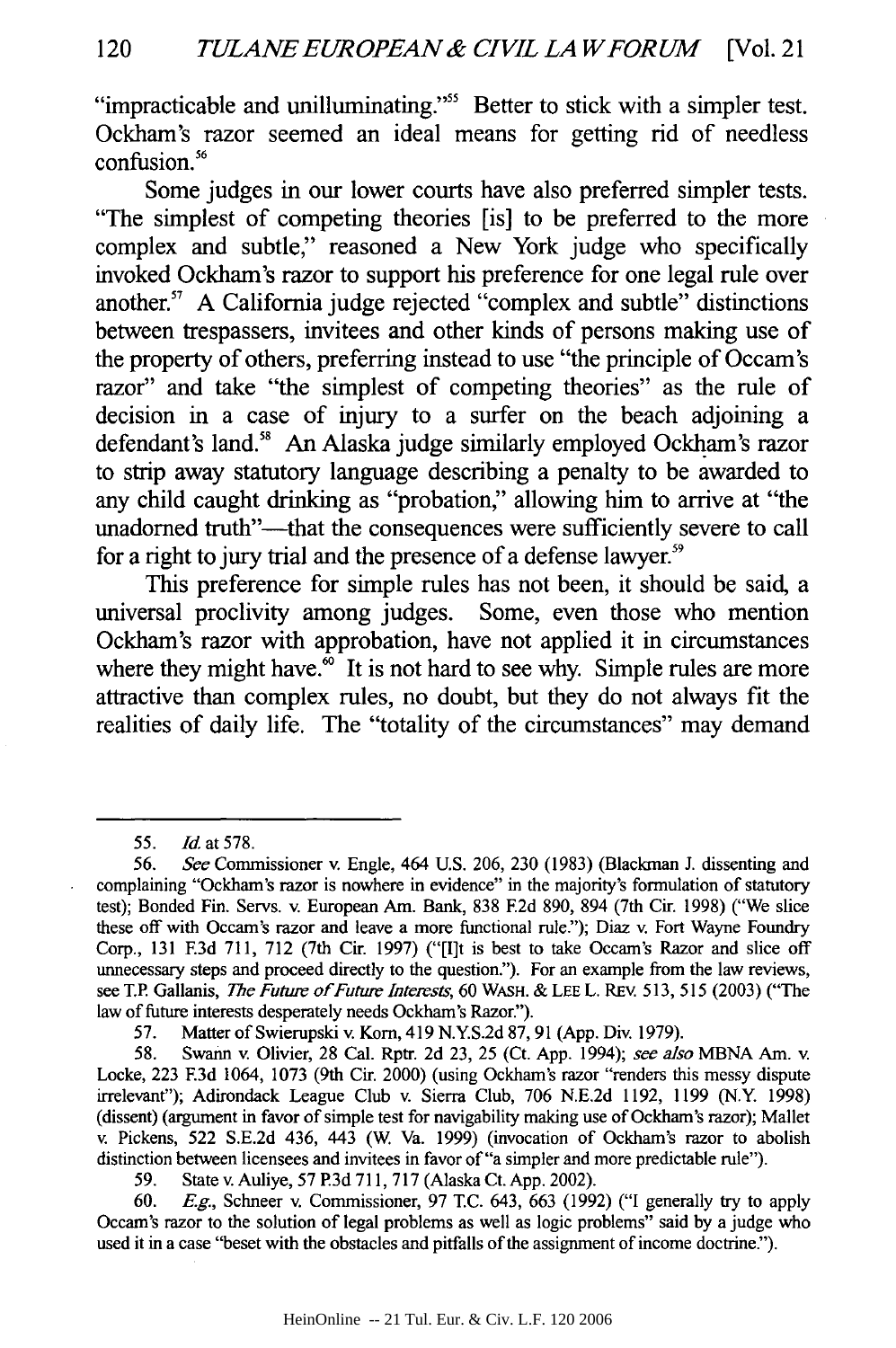more complex analysis on the part of judges.<sup>61</sup> In such circumstances, cutting away the complexities with Ockham's razor would be a mistake.

#### *D. The Law ofEvidence*

Probably most nearly akin to the use of Ockham's razor in medicine are cases where a judge has considered it in analyzing the proof presented **by** each party. Does such use fit within our law of evidence? Or is it a source of confusion? The question has arisen in two contexts one actually involving medicine **itself,** where a doctor has invoked (or refused to invoke) Ockham's razor, usually as an expert witness; the other not involving medicine, where a judge has used it to evaluate the evidence presented to him. Both of these citations of the razor have been challenged upon appeal.

Most cases involving the first situation have approved use of the razor as a diagnostic tool. For example, in a 2002 case where the correct diagnosis of what ailed a difficult child was at issue, a federal judge accepted the one proffered **by** the witnesses for the defendants. It explained "all observable symptoms in the classroom" and "conform[ed] with the age-old principle of science and logic, Ockham's Razor."<sup>52</sup> Similarly the opinion of another federal judge rejected a doctor's explanation for the existence of Sjorgren's Syndrome in patients he had examined, because it "fail[ed] the test of parsimony," adding an explanatory footnote to Ockham's razor.<sup>63</sup> The cases in point are neither thick nor unanimous. Claims based on an explanation that invoked Ockham's razor have sometimes been dismissed as "Not only simple, but simplistic<sup>"64</sup> or as "pure hindsight."<sup>65</sup> But more have found testimony by doctors admissible and even praiseworthy because it was based on a preference for simple explanations.

It is otherwise where judges themselves have based their own evaluation of the evidence on principles derived from Ockham's razor in the law of proof. They have sometimes invoked it in reaching common-

*<sup>61.</sup> See, e.g.,* Antonin Scalia, *The Rule ofLaw as a Law of Rules,* 56 U. **OF** CH. L. REV. **1175, 1187-88 (1989)** (using the example *of Pokora v Wabash Railway Co.,* **292 U.S. 98** (1934), in which the United States Supreme Court rejected application of a simple rule of liability, one that had been formulated **by** Justice Holmes). The situation is not unique to the law; *see, e.g.,* Albert **0.** Hirschman, *Against Parsimony: Three Easy Ways of Complicating Some Categories of Economic Discourse,* 74:2 AM. **ECON.** REV. **89** (1984).

**<sup>62.</sup> J.S.** v. Shoreline Sch. Dist., 220 **E** Supp. **2d 1175, 1186** (WD. Wash. 2002).

**<sup>63.</sup>** Kelley v. Am. Heyer-Schulte Corp., **957** F. Supp. **873, 882** (WD. Tex. **1997);** *see also* Kramer v. United States, **579 E** Supp. 314, **318 (D. Md.** 1984).

<sup>64.</sup> Jeffries v. Sec'y of the **HHS,** 2004 **U.S.** Claims **LEXIS 273,** at **\*80.**

**<sup>65.</sup>** Eli Lilly **&** Co. v. Zenith Goldline Pharms., Inc., 2001 **U.S.** Dist. **LEXIS 18361,** at **\*32 (S.D.** Ind.).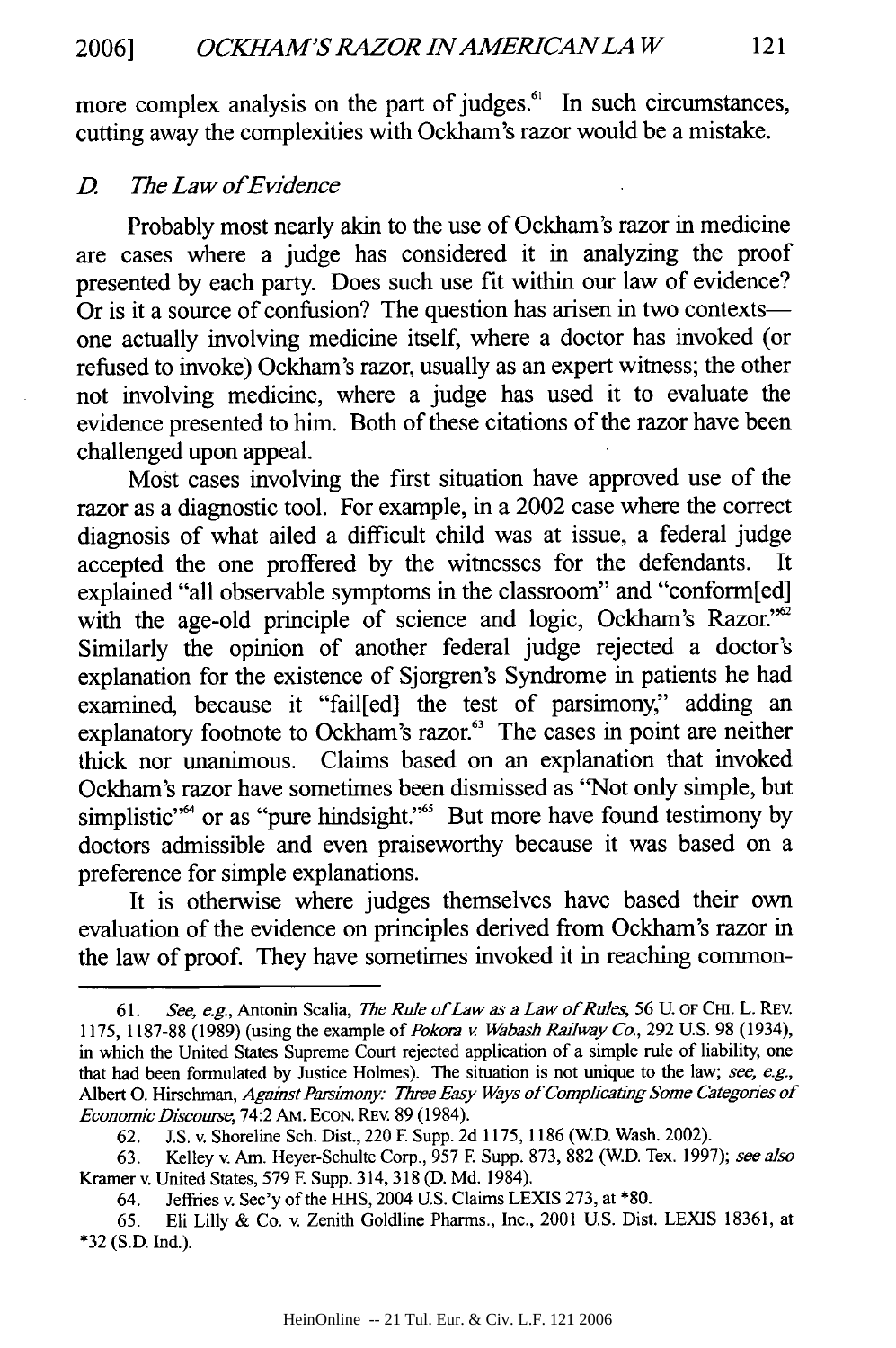sense conclusions from facts found on the records." But in a more formal sense required by the law of evidence, the weight of authority is against allowing judges to rely upon Ockham's razor. A testing case arose recently in Shael Herman's home state of Louisiana. The plaintiff had contracted to repair a floating roof on a crude oil storage tank owned by the defendant. During the course of repairs, the tank exploded, killing three of the plaintiff's employees. The question was whether the defendant was at fault for the accident. It was hard to say. No one knew for certain what had caused the explosion. The trial judge noted that the possible explanations "range[d] from the very simple to indeed the hyper-complex."<sup>67</sup> He chose the explanation that seemed the simplest to him—that the workers themselves had caused the explosion. In reaching this conclusion he stated, "I have used Occam's razor which is as valid juridically as it is scientifically."<sup>68</sup> On appeal, this was attacked as "an erroneous and incorrect view of the law and an abuse of discretion" on the part of the judge. $\degree$ 

There was much to be said in favor of the appellant's argument. Our law of evidence depends on allocation of the burden of proof. The party who bears the burden must produce evidence to satisfy it, or his case is lost. To allow Ockham's razor to stand as a substitute for proof subverts that principle. It would permit a verdict or judicial finding in one party's favor based simply on that party's offering the simplest explanation for a chain of events." Faced with this objection in the Louisiana case, the judges of the Fifth Circuit vacillated. Their opinion expressed unease about the razor's explicit use: it "may be unfortunate for its potential to create post-judgment controversy."<sup>11</sup> But it affirmed the decision nonetheless, supposing rather weakly that the trial judge "did not abdicate his duty as a fact-finder." As a later opinion would characterize the appellate court's opinion, its limited approval of Ockham's razor was not meant "to establish a new standard of proof for

<sup>66.</sup> *See, e.g.,* Thompson v. Bell, 373 E3d 688, 690 (6th Cir. 2004) ("Applying the principle of Occam's razor, we conclude that more than likely, a genuine mistake was made."); United States v. Navarro-Camacho, 186 E3d 701, 708 (6th Cir. 1998) ("Occam's Razor also supports the magistrate judge's decision. The conspiratorial theory offered by [the defendant] simply does not make much sense."); Brown v. Vance, 637 **E2d** 272, 281 (5th Cir. 1981) ("Using Occam's Razor, the simple and obvious explanation for this disparity is....").

<sup>67.</sup> Justiss Oil Co. v. Kerr-McGee Refining Corp., 75 E3d 1057, 1061 (5th Cir. 1996).

<sup>68.</sup> *Id*

<sup>69.</sup> *Id* at 1060.

<sup>70.</sup> *See, e.g.,* Brian W McKay, *Mixed Motives Mix-Up: The Ninth Circuit Evades the Direct Evidence Requirement* in *Disparate Treatment Cases,* 38 **TULSA** L. REv. 503, **527** n.251 (2003).

<sup>71. 75</sup> E3dat **1061.**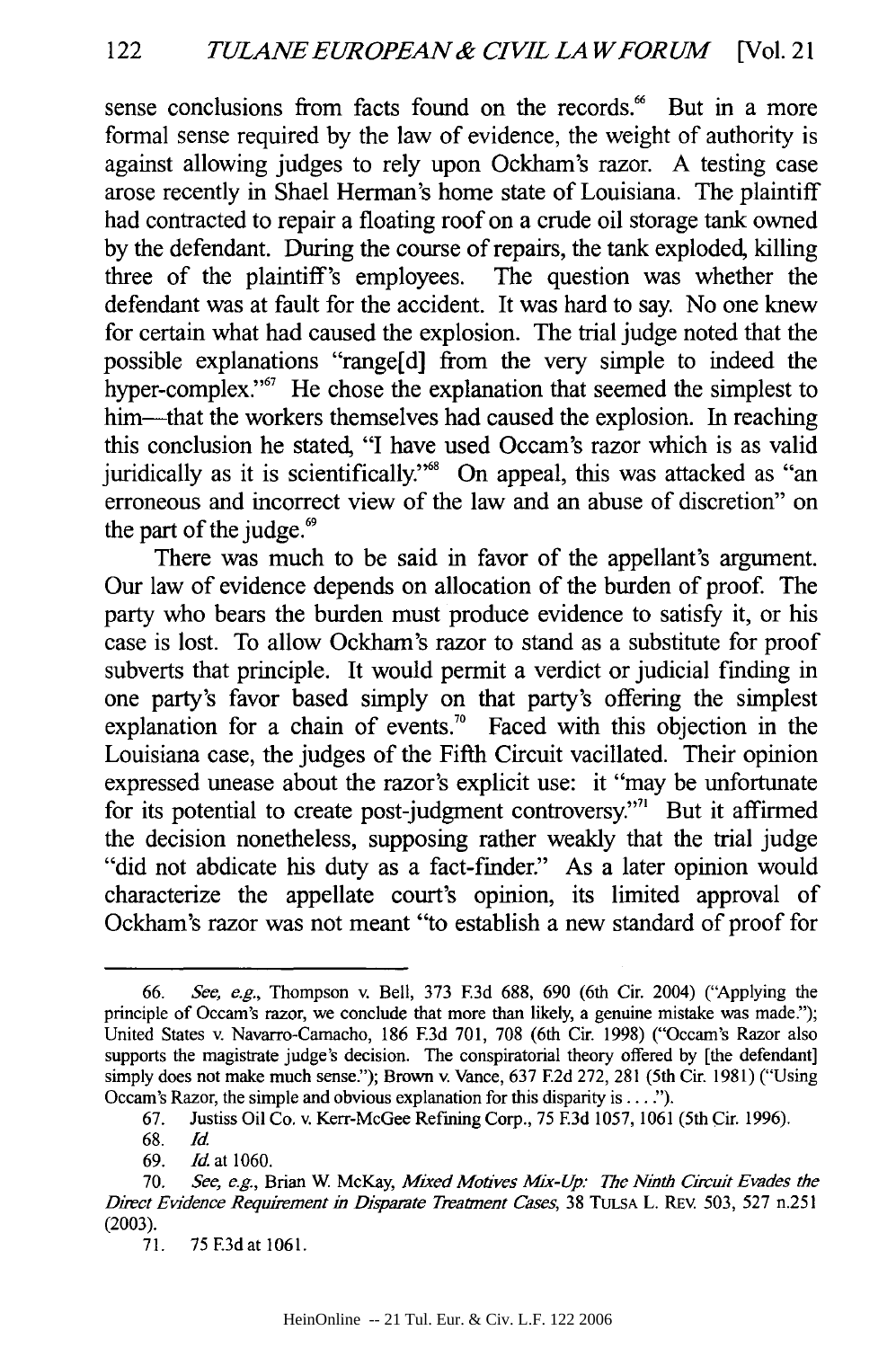the plaintiff to surmount, but rather as a device to be used after a careful<br>and proper weighing of the evidence."<sup>2</sup> This is as positive a and proper weighing of the evidence." $72$ characterization of Ockham's razor's utility in the law of evidence as I have been able to find in the cases. Most have rejected its possible use as any part of the law of evidence.<sup>73</sup> In the single circumstance where Ockham's razor would fit most naturally into our law, therefore, our courts have refused to apply it.

#### VI. CONCLUSION

Despite this refusal, the judges of the Fifth Circuit did say that Ockham's razor could be used after "a careful and proper weighing of the evidence." I read this and asked: Used for what? The judges' own answer to that question is admittedly unsatisfactory. In fact, they gave none. If one looks at the other cases, however, an answer of sorts does emerge. Ockham's razor has served several purposes. All of them are bound together, however, by a desire for simplicity-simplicity in statutory construction, simplicity in formulation of workable legal rules, and simplicity in arriving at reasonable explanations of ambiguous events. If any theme links the various uses modem American judges have found for Ockham's razor were recently summed up by one federal district judge. He said: "The correct answer is the simplest one."<sup>74</sup> In a legal world filled with complexity, it has been both a battle cry and a *cri de* cwur.

<sup>72.</sup> Kelley v. Am. Heyer-Schulte Corp., 957 **E** Supp. 873, 882 (WD. Tex. 1997).

<sup>73.</sup> Hart v. Sec'y of the HHS, 60 Fed. **Cl.** 598 (2004) (subjecting finding based upon statistics to "a razor of a different sort"); Jordan v. Sec'y of the HHS, 1992 U.S. Ct. Cl. LEXIS 474, at \*23 (apparent rejection of razor's use in claim based on Childhood Vaccination Injury Act of 1974); State v. Tykwinski, 2000 Minn. App. LEXIS 802, at \*11 (treating counsel's invocation of Ockham's razor in closing argument as error, although harmless error); Kaplan v. Kaplan, 463 A.2d 223, 225 (Vt. 1983) (refusing to "attack the order with Occam's razor" even though it appeared that a child support award included disguised alimony payment).

<sup>74.</sup> United States v. Kelly, 267 **E** Supp. 2d 5, 10 (D.D.C. 2003).